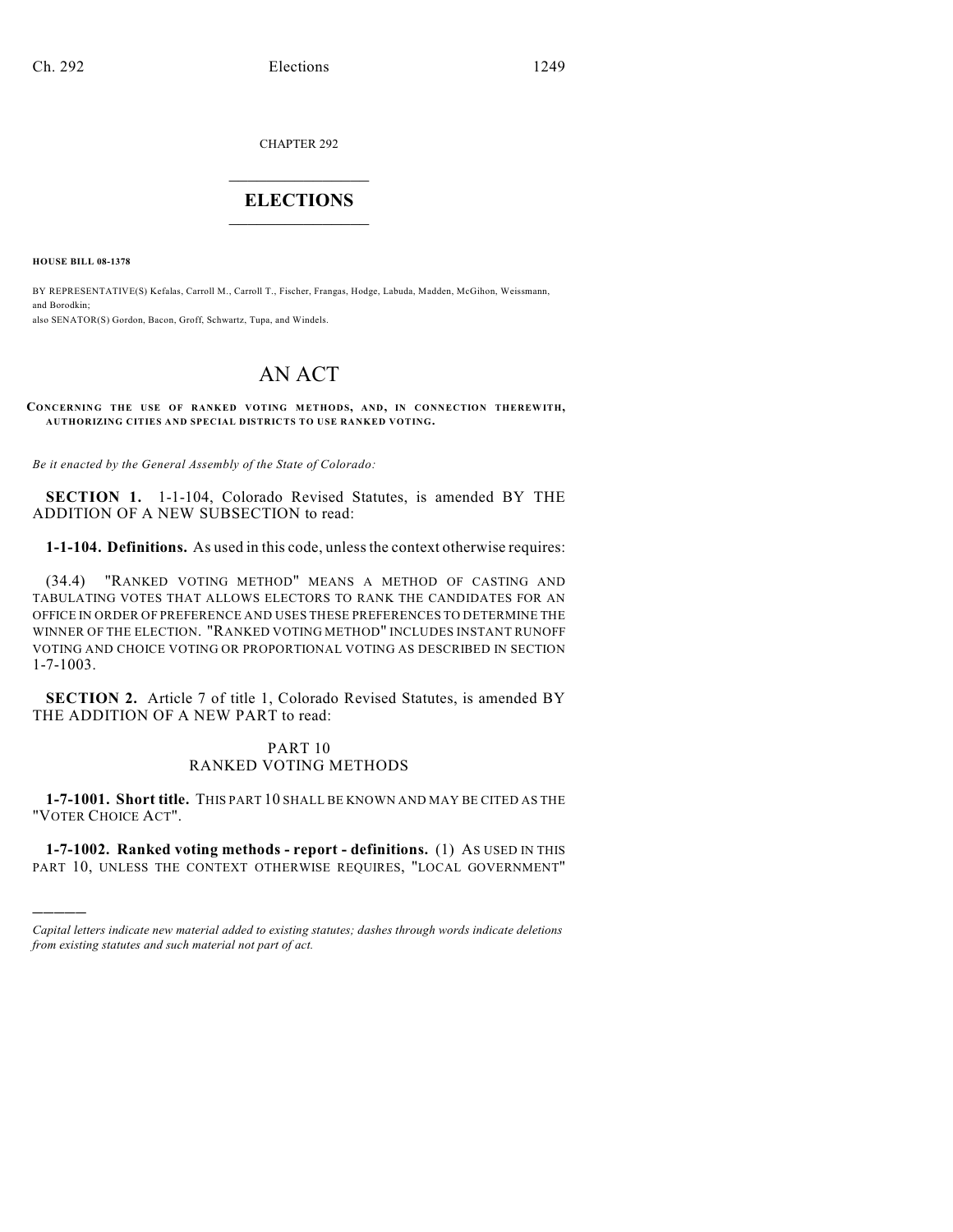MEANS A STATUTORY CITY OR TOWN, OR A SPECIAL DISTRICT CREATED PURSUANT TO ARTICLE 1 OF TITLE 32, C.R.S.

(2) A LOCAL GOVERNMENT MAY CONDUCT AN ELECTION USING A RANKED VOTING METHOD IF:

(a) THE USE OF THE RANKED VOTING METHOD IN THE LOCAL GOVERNMENT IS NOT PROHIBITED BY THE CHARTER OF THE LOCAL GOVERNMENT; AND

(b) THE ELECTION IS CONDUCTED WITH A SYSTEM OF CASTING, RECORDING, AND TABULATING VOTES THAT IS CAPABLE OF CONDUCTING THE ELECTION USING RANKED VOTING AND THAT HAS BEEN APPROVED BY THE GOVERNING BODY AND THE DESIGNATED ELECTION OFFICIAL OF THE LOCAL GOVERNMENT.

(3) THE SECRETARY OF STATE SHALL SUBMIT A REPORT TO THE STATE, VETERANS, AND MILITARY AFFAIRS COMMITTEES, OR ANY SUCCESSOR COMMITTEES, OF THE HOUSE OF REPRESENTATIVES AND THE SENATE NO LATER THAN FEBRUARY 15, 2011, THAT INCLUDES, BUT IS NOT LIMITED TO:

(a) AN ASSESSMENT OF ALL ELECTIONS CONDUCTED USING RANKED VOTING METHODS BY LOCAL GOVERNMENTS IN ACCORDANCE WITH THIS PART 10 AND BY HOME RULE CITIES OR CITIES AND COUNTIES IN ACCORDANCE WITH THEIR CHARTERS FROM THE EFFECTIVE DATE OF THIS SECTION THROUGH THE GENERAL ELECTION OF NOVEMBER 2010;

(b) RECOMMENDATIONS FOR CHANGES TO STATUTES, RULES, AND LOCAL VOTING PROCEDURES THAT WOULD BE REQUIRED TO IMPLEMENT RANKED VOTING AS A PERMANENT ALTERNATIVE ELECTION METHOD FOR STATE, FEDERAL, AND LOCAL SPECIAL AND GENERAL ELECTIONS;

(c) AN INVENTORY OF AVAILABLE ELECTION EQUIPMENT NECESSARY FOR CONDUCTING ELECTIONS USING RANKED VOTING METHODS, INCLUDING THE COSTS ASSOCIATED WITH THE EQUIPMENT; AND

(d) ANY RECOMMENDATIONS MADE BY THE DESIGNATED ELECTION OFFICIALS OF LOCAL GOVERNMENTS THAT CONDUCTED AN ELECTION USING A RANKED VOTING **METHOD.** 

**1-7-1003. Conduct of elections using ranked voting methods - instant runoff voting - choice voting or proportional voting - reports.** (1) A RANKED VOTING BALLOT SHALL ALLOW AN ELECTOR TO RANK AS MANY CHOICES AS THERE ARE CANDIDATES. HOWEVER, IF THE VOTING SYSTEM CANNOT ACCOMMODATE A NUMBER OF RANKINGS EQUAL TO THE NUMBER OF CANDIDATES, THE DESIGNATED ELECTION OFFICIAL MAY LIMIT THE NUMBER OF CHOICES AN ELECTOR MAY RANK TO THE MAXIMUM NUMBER ALLOWED BY THE VOTING SYSTEM; EXCEPT THAT THE NUMBER OF CHOICES SHALL NOT BE LESS THAN THREE.

(2) A RANKED VOTING BALLOT SHALL ALLOW AN ELECTOR TO RANK UP TO TWO WRITE-IN CANDIDATES. A VOTE FOR AN UNQUALIFIED WRITE-IN CANDIDATE SHALL NOT BE CONSIDERED A MARK FOR A CANDIDATE.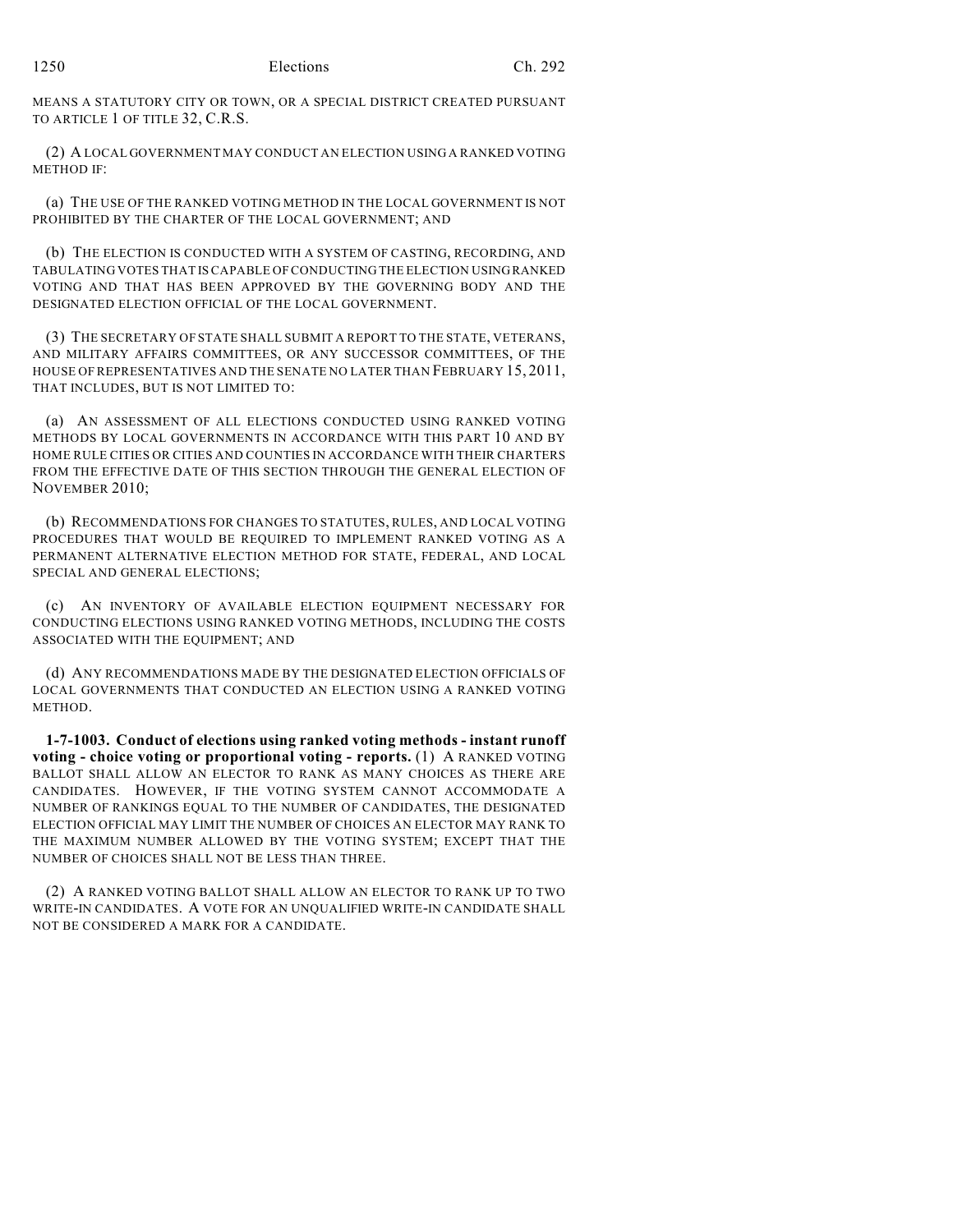### Ch. 292 Elections 1251

(3) (a) IN AN ELECTION IN WHICH ONE CANDIDATE IS TO BE ELECTED TO AN OFFICE, THE RANKED VOTING METHOD SHALL BE KNOWN AS INSTANT RUNOFF VOTING. THE BALLOTS SHALL BE COUNTED IN ROUNDS SIMULATING A SERIES OF RUNOFFS UNTIL TWO CANDIDATES REMAIN OR UNTIL ONE CANDIDATE HAS MORE VOTES THAN THE COMBINED VOTE TOTAL OF ALL OTHER CANDIDATES. THE CANDIDATE HAVING THE GREATEST NUMBER OF VOTES SHALL BE DECLARED THE WINNER.

(b) IN EACH ROUND OF COUNTING BALLOTS IN AN ELECTION USING INSTANT RUNOFF VOTING, EACH BALLOT SHALL BE COUNTED AS A VOTE FOR THE REMAINING CANDIDATE RANKED HIGHEST BY THE ELECTOR, AND THE CANDIDATE WITH THE SMALLEST NUMBER OF VOTES SHALL BE ELIMINATED.

(c) IF TWO OR MORE CANDIDATES TIE FOR THE SMALLEST NUMBER OF VOTES, THE CANDIDATE TO ELIMINATE SHALL BE CHOSEN BY LOT.

(4) IN AN ELECTION IN WHICH MORE THAN ONE CANDIDATE IS TO BE ELECTED TO AN OFFICE IN A MULTIPLE-SEAT DISTRICT OR ON A GOVERNING BODY THAT INCLUDES MULTIPLE AT-LARGE SEATS, A LOCAL GOVERNMENT MAY CONDUCT A RANKED VOTING ELECTION USING THE SINGLE TRANSFERABLE VOTE METHOD, IN WHICH A WINNING THRESHOLD IS CALCULATED BASED ON THE NUMBER OF SEATS TO BE FILLED AND THE NUMBER OF VOTES CAST SO THAT NO MORE THAN THE CORRECT NUMBER OF CANDIDATES CAN WIN. THE BALLOTS SHALL BE COUNTED IN ROUNDS, WITH SURPLUS VOTES TRANSFERRED FROM WINNING CANDIDATES AND CANDIDATES WITH THE FEWEST VOTES ELIMINATED ACCORDING TO THE METHODOLOGY ESTABLISHED BY THE SECRETARY OF STATE BY RULE, UNTIL THE NUMBER OF CANDIDATES REMAINING EQUALS THE NUMBER OF SEATS TO BE FILLED. A LOCAL GOVERNMENT MAY ALSO CONDUCT AN ELECTION PURSUANT TO THIS SUBSECTION (4) USING THE PRINCIPLES OF INSTANT RUNOFF VOTING SPECIFIED IN SUBSECTION (3) OF THIS SECTION TO ENSURE THAT EACH ELECTOR HAS EQUAL VOTING POWER AND THAT AN ELECTOR'S LOWER RANKING OF A CANDIDATE DOES NOT COUNT AGAINST THE CANDIDATE TO WHOM THE ELECTOR GAVE THE HIGHEST RANK.

(5) (a) IN AN ELECTION CONDUCTED USING A RANKED VOTING METHOD, AN EXPLANATION OF RANKED VOTING AND INSTRUCTIONS FOR ELECTORS IN THE FORM APPROVED BY THE SECRETARY OF STATE BY RULE SHALL BE POSTED AT EACH POLLING PLACE AND INCLUDED WITH EACH MAIL-IN BALLOT.

(b) A LOCAL GOVERNMENT THAT CONDUCTS AN ELECTION USING A RANKED VOTING METHOD SHALL CONDUCT A VOTER EDUCATION AND OUTREACH CAMPAIGN TO FAMILIARIZE ELECTORS WITH RANKED VOTING IN ENGLISH AND IN EVERY LANGUAGE IN WHICH A BALLOT IS REQUIRED TO BE MADE AVAILABLE PURSUANT TO THIS CODE AND THE FEDERAL "VOTING RIGHTS ACT OF 1965", 42 U.S.C. SEC. 1973aa-1.

(6) IN AN ELECTION USING A RANKED VOTING METHOD, THE ELECTION JUDGES SHALL NOT COUNT VOTES AT THE POLLING PLACE BUT SHALL DELIVER ALL BALLOTS CAST IN THE ELECTION TO THE CANVASS BOARD, WHICH SHALL COUNT THE VOTES IN ACCORDANCE WITH THIS SECTION AND THE RULES ADOPTED BY THE SECRETARY OF STATE PURSUANT TO SECTION 1-7-1004 (1).

(7) (a) FOR AN ELECTION CONDUCTED USING A RANKED VOTING METHOD, THE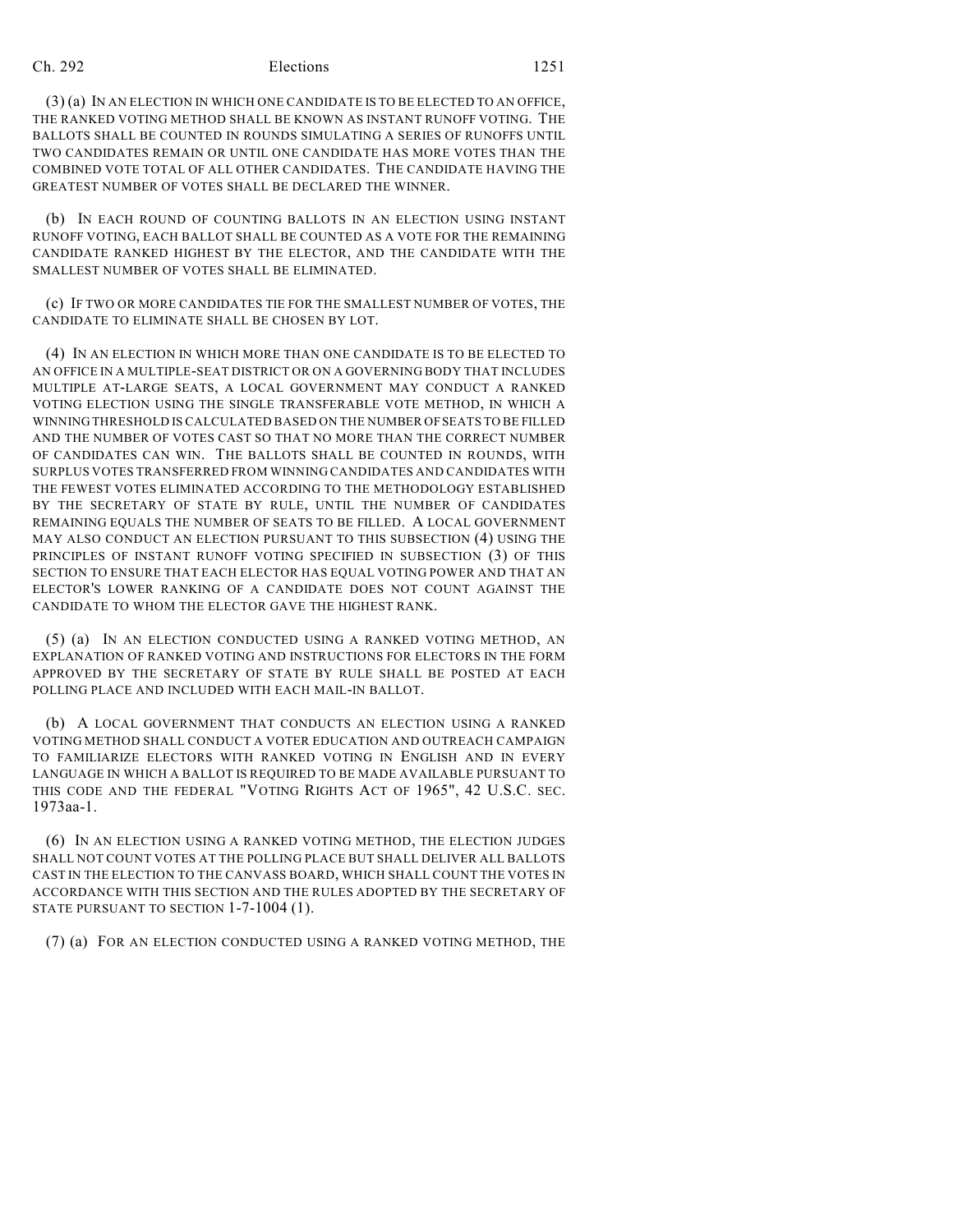DESIGNATED ELECTION OFFICIAL SHALL ISSUE THE FOLLOWING REPORTS:

(I) A SUMMARY REPORT LISTING THE TOTAL NUMBER OF VOTES FOR EACH CANDIDATE IN EACH ROUND;

(II) A BALLOT IMAGE REPORT LISTING FOR EACH BALLOT THE ORDER IN WHICH THE ELECTOR RANKED THE CANDIDATES, THE PRECINCT OF THE BALLOT, AND WHETHER THE BALLOT IS A MAIL-IN BALLOT; AND

(III) A COMPREHENSIVE REPORT LISTING THE RESULTS IN THE SUMMARY REPORT BY PRECINCT.

(b) THE SECRETARY OF STATE MAY BY RULE ESTABLISH ADDITIONAL REQUIREMENTS FOR THE REPORTS ISSUED PURSUANT TO THIS SUBSECTION (7).

(c) PRELIMINARY VERSIONS OF THE SUMMARY REPORT AND BALLOT IMAGE REPORT SHALL BE MADE AVAILABLE TO THE PUBLIC AS SOON AS POSSIBLE AFTER THE COMMENCEMENT OF THE OFFICIAL CANVASS OF THE VOTE PURSUANT TO SUBSECTION (6) OF THIS SECTION.

**1-7-1004. Secretary of state - rules - guidance to local governments.** (1) THE SECRETARY OF STATE SHALL ADOPT RULES CONSISTENT WITH SECTION 1-7-1003 AND IN ACCORDANCE WITH ARTICLE 4 OF TITLE 24, C.R.S., ON THE CONDUCT OF ELECTIONS USING RANKED VOTING METHODS. THE RULES SHALL PRESCRIBE THE METHODS AND PROCEDURES FOR TABULATING, AUDITING, AND REPORTING RESULTS IN AN ELECTION USING A RANKED VOTING METHOD.

(2) THE SECRETARY OF STATE SHALL PROVIDE GUIDANCE AND ADVICE TO THE GOVERNING BODIES AND DESIGNATED ELECTION OFFICIALS OF LOCAL GOVERNMENTS OF THE STATE ON THE CONDUCT OF ELECTIONS USING RANKED VOTING METHODS.

**SECTION 3.** 31-4-102 (1), Colorado Revised Statutes, is amended to read:

**31-4-102. Mayor - qualifications and duties.** (1) The mayor shall be elected by a plurality of the votes cast for that office at the regular election in the city. He OR SHE shall be a registered elector who has resided within the limits of the city for a period of at least twelve consecutive months immediately preceding the date of the election; except that, in the case of annexation, any person who has resided within the annexed territory for the time prescribed in this subsection (1) shall be deemed to have met the residence requirements for the city to which the territory was annexed. He THE MAYOR shall hold his THE office for the term for which he OR SHE has been elected or qualified. He THE MAYOR shall keep an office at some convenient place in the city, to be provided by the city council, and he shall sign all documents which by statute or ordinance may require his OR HER signature.

**SECTION 4.** Part 6 of article 10 of title 31, Colorado Revised Statutes, is amended BY THE ADDITION OF A NEW SECTION to read:

**31-10-617. Ranked voting methods.** (1) NOTWITHSTANDING ANY PROVISION OF THIS ARTICLE TO THE CONTRARY, A MUNICIPALITY MAY USE A RANKED VOTING METHOD, AS DEFINED IN SECTION 1-1-104 (34.4), C.R.S., TO CONDUCT A REGULAR